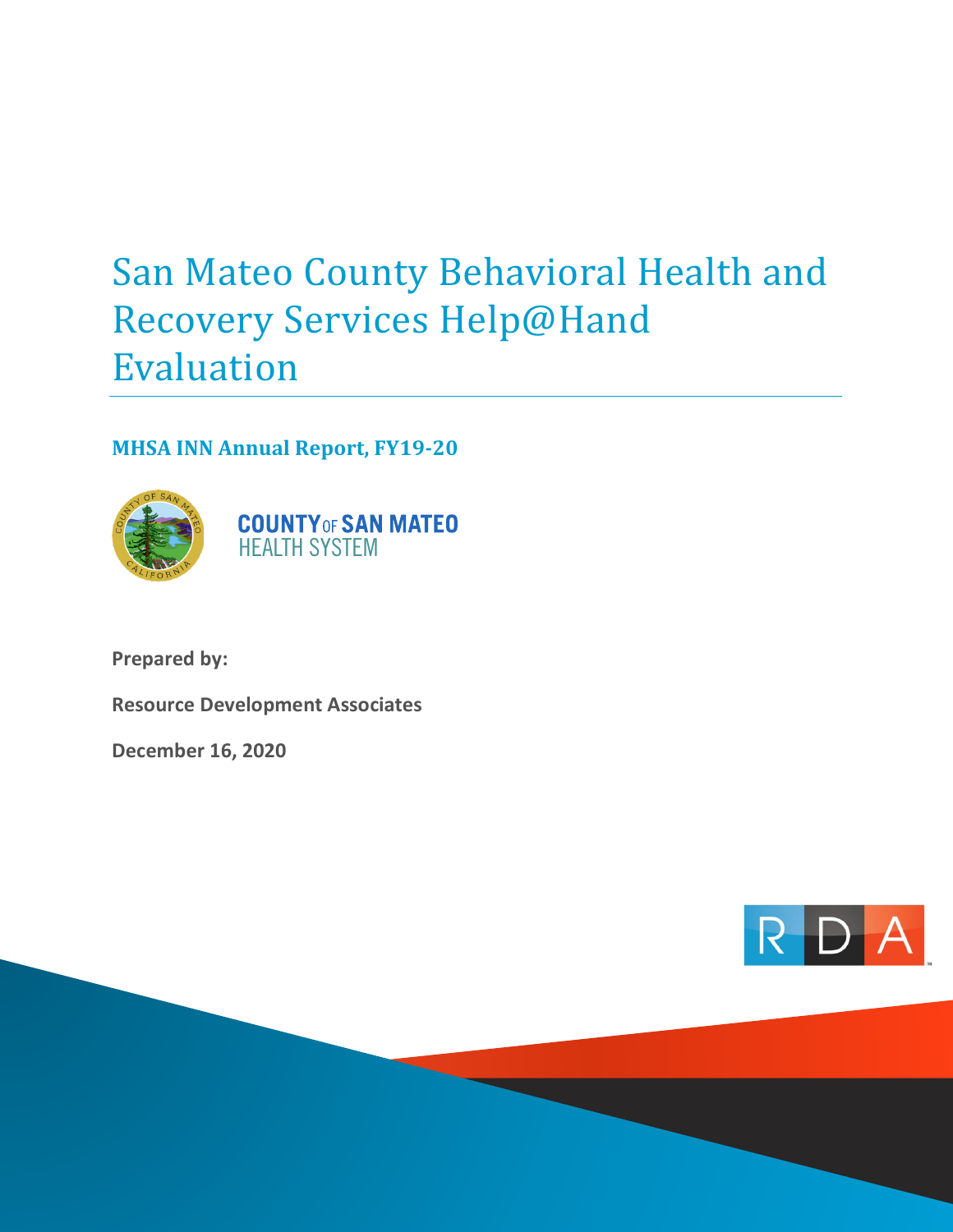

# **San Mateo County Help@Hand Evaluation**

**MHSA INN Annual Report, FY19-20** 

**Nicole Liner-Jigamian, MSW, MPH** 

**Alison Hamburg, MPH, MPA**

This report was developed by Resource Development Associates under contract with the County of Santa Mateo's Behavioral Health and Recovery Services Division.

Resource Development Associates, 2020

#### **About Resource Development Associates**

Resource Development Associates (RDA) is a consulting firm based in Oakland, California, that serves government and nonprofit organizations throughout California as well as other states. Our mission is to strengthen public and non-profit efforts to promote social and economic justice for vulnerable populations. RDA supports its clients through an integrated approach to planning, grant-writing, organizational development, and evaluation.

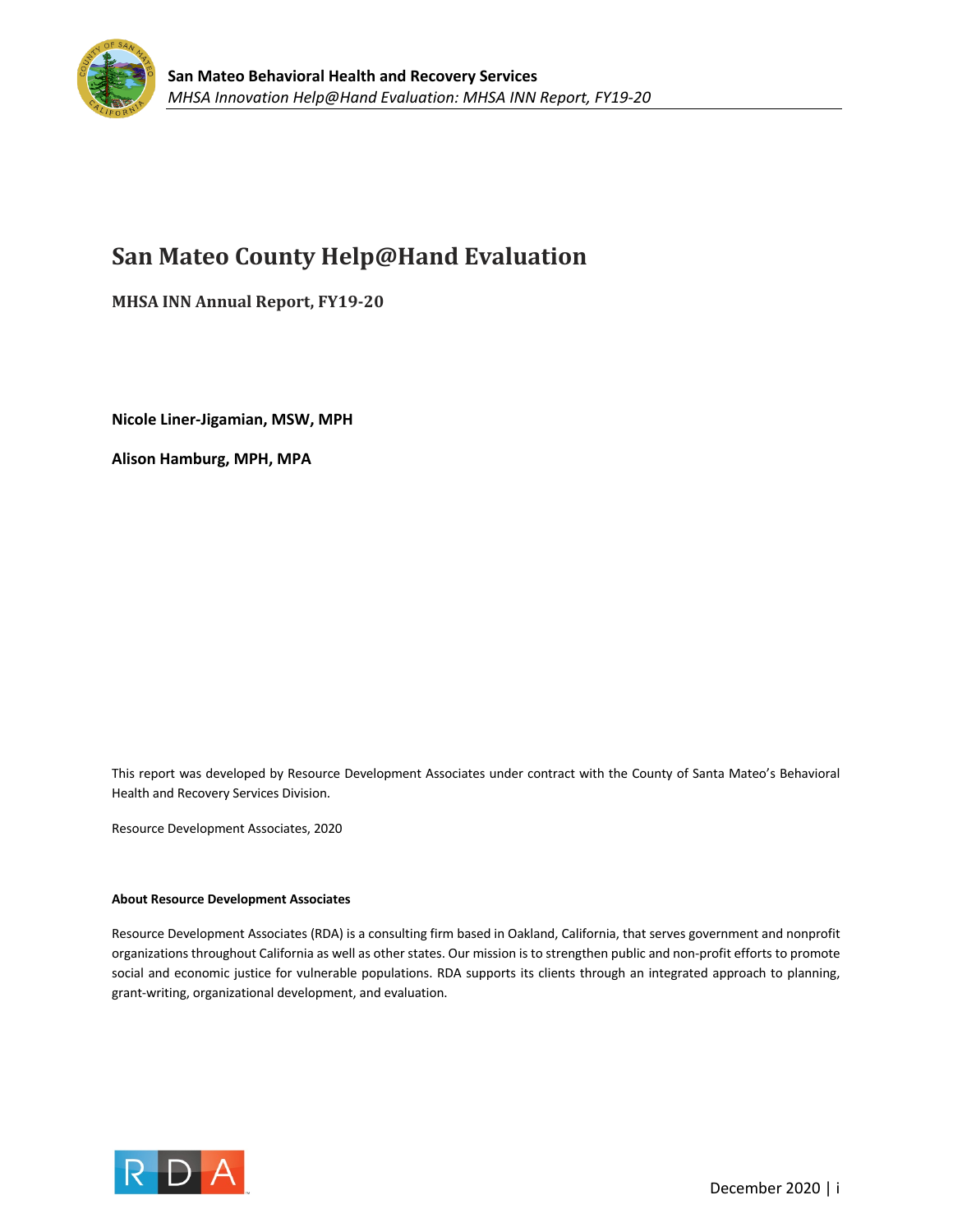

# **Table of Contents**

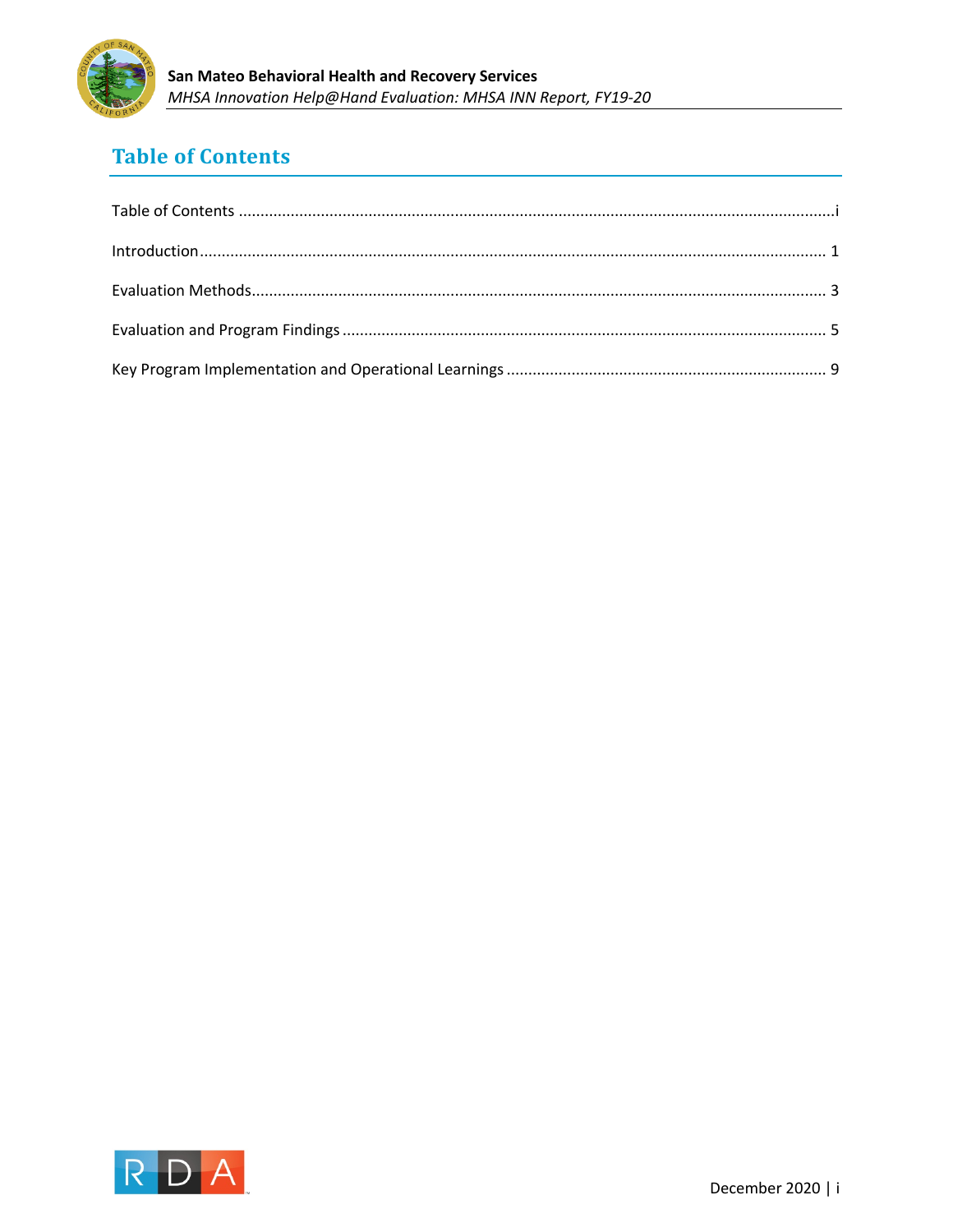

# **Introduction**

Help@Hand is a statewide initiative that aims to bring technology-based solutions to county and city behavioral health systems. The project is administered by the California Mental Health Services Authority (CalMHSA) and funded and directed by local jurisdictions. San Mateo County Behavioral Health and Recovery Services (BHRS) identified technology as a local priority in its Fiscal Year (FY) 2017-20 planning process, which prompted the department to participate in this project as part of the three-year Mental Health Services Act (MHSA) Innovation (INN) plan.

The Help@Hand project identifies those in need of mental health services and offers innovative, technology-based approaches to engagement in recovery and wellness activities. In San Mateo County, this INN project is an opportunity for BHRS and its collaborative county partners to leverage technology, specifically behavioral health applications (apps), to reach and engage two priority populations, (1) transition age youth (TAY) and (2) older adults. Through the Help@Hand project, the county aims to:



This project also serves to reduce the stigma associated with mental health treatment by using virtual engagement strategies, and to provide alternative methods for engaging in behavioral health recovery and wellness activities.

In order to assess these outcomes, the County identified the following locally defined learning goals:

### **Learning Goal 1**

Does the availability and implementation of technology-based mental health apps **connect** transition age youth in crisis and older adults experiencing isolation **to inperson services**?

#### **Learning Goal 2**

Does engaging with the apps **promote access to mental health services** and supports?

#### **Learning Goal 3**

Does engaging with the apps effectively **promote wellness and recovery**?

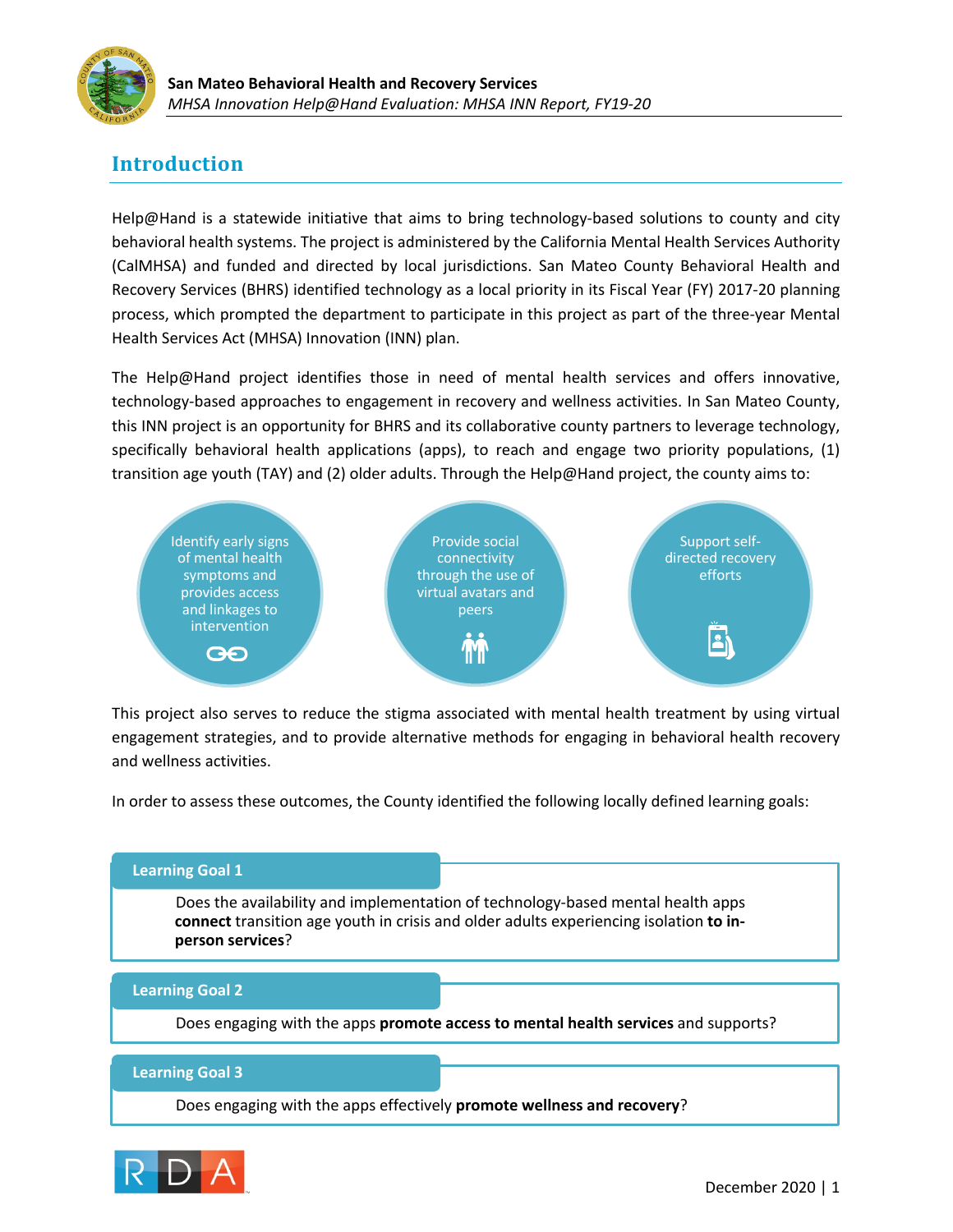

### **Implementation Timeline**

The implementation timeline includes five key stages that support San Mateo County in moving from exploring different products to integrating behavioral health technology into their system of care (see Figure 1 below). In stage 1, the County reviews the available technologies (which were approved through a Request for Statement of Qualifications(RFSQ) process led by CalMHSA) and selects the apps they would like to pilot to the broader target populations. During stage 2, San Mateo County develops a pilot proposal to define and measure success with the selected apps. The statewide collaborative then reviews the proposal and votes on whether the County can move forward with the pilot. Once the pilot is approved, the County moves into stage 3 and begins working with the vendors to develop and refine the apps to fit the needs of the local population as needed. In stage 4, the County launches the apps to the broader target populations while simultaneously evaluating app utilization and success. Finally, in stage 5, San Mateo County reviews the results of the pilot stage to determine which apps, if any, they want to integrate into their system of care. Simultaneously, the statewide collaborative votes on whether to add the products to the Help@Hand technology portfolio, thereby allowing other jurisdictions to more easily integrate the apps into their behavioral health systems.



### **Evaluation Overview**

In July 2019, BHRS contracted Resource Development Associates (RDA) to conduct a three-year evaluation of the local Help@Hand program. The purpose of the evaluation is to determine if a suite of technologybased mental health apps will:

- 1. Improve access to mental health services and supports for TAY and older adults experiencing isolation
- 2. Improve wellness and recovery outcomes for those who engage with the mobile apps

RDA will assess the learning goals defined above to help San Mateo County BHRS understand the implementation of the apps and the outcomes of their utilization in the local context. The University of California Irvine (UCI) is also conducting a statewide evaluation of the County Behavioral Health

<sup>&</sup>lt;sup>1</sup> The five project stages are adapted from Help@Hand's nine step Pilot to Portfolio Process identified in the December 2019 OAC Project Update.

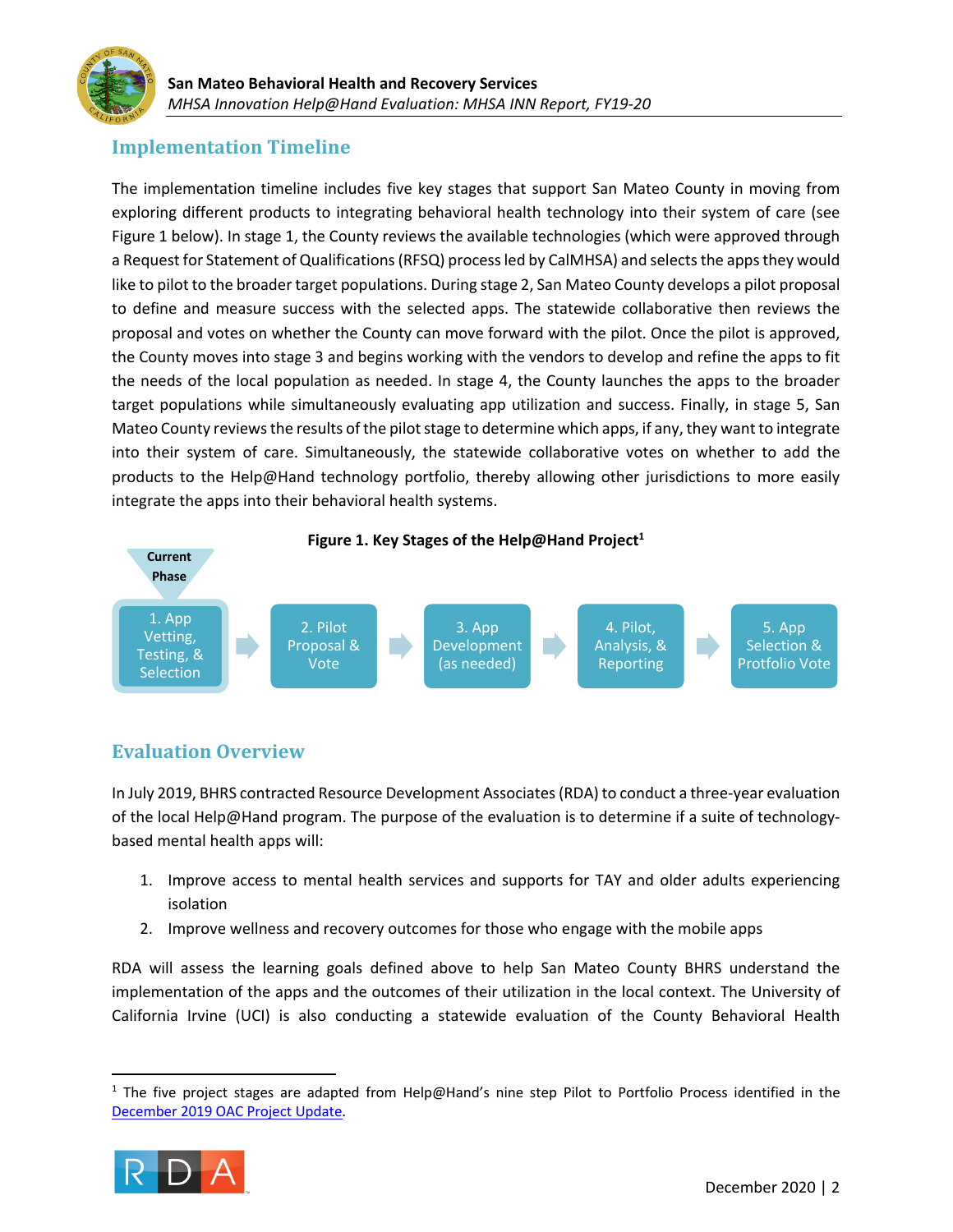

Technology Collaborative to explore app usage trends, linkages to care, and recovery outcomes across all jurisdictions participating in the Help@Hand project.

### **Evaluation Timeline**

San Mateo County intended to begin the pilot stage in FY2019-20. This would have allowed the general public to pilot the apps and RDA to collect feedback on those experiences to support the pilot analysis and reporting stage. However, due to significant setbacks beyond the county's control, including COVID-19 and decisions made by app developers, San Mateo County is currently in the app vetting, testing, and selection stage (as indicated in **Error! Reference source not found.** above). As such, this report includes the app selection activities during FY2019-20 and discusses findings from the initial project stage in the context of the local learning goals. However, given the nascent stage of the project, it is not yet possible to assess the learning goals outlined above. The County expects to begin the pilot stage in FY2020-21 and the annual report for that period will assess the project's goals and outcomes.

Given the project implementation timeline, this report focuses on process evaluation and includes an assessment of the app vetting and selection activities undertaken by BHRS and local stakeholders during FY2019-20. The evaluation was adaptive in that the evaluation activities evolved in response to realities of the program implementation timeline. For example, because the project was not yet at a stage to measure outcomes, RDA assessed *perceptions* of the apps' abilities to address the local learning goals and ultimately meet the behavioral health needs of TAY and older adults in San Mateo County. This flexibility allowed the evaluation approach to remain relevant and responsive to the program's emerging needs.

# **Evaluation Methods**

### **Data Collection**

RDA used qualitative evaluation methods to test the apps, and to assess the app vetting and selection process from the perspectives of different stakeholders. RDA collected data through three interviews and five focus group with the following stakeholders:

| <b>Method</b>     | <b>Stakeholders</b>                                                                   |  |
|-------------------|---------------------------------------------------------------------------------------|--|
| <b>Interviews</b> | Doris Estremera, MHSA Manager <sup>2</sup>                                            |  |
|                   | Adam Wilson, Assistant Program Manager, Youth Leadership Institute (YLI) <sup>3</sup> |  |
|                   | Arlene Aquino, Peer Support Specialist Peninsula Family Service <sup>4</sup>          |  |

#### **Table 1. Qualitative Data Collection Activities and Participants**

<sup>4</sup> Peninsula Family Service is the contracted organization to conduct outreach to the older adult population for the Help@Hand project.



<sup>&</sup>lt;sup>2</sup> As the MHSA Manager and the Help@Hand project manager, Doris Estremera oversees all project activities.

<sup>&</sup>lt;sup>3</sup> YLI is the contracted organization to conduct outreach to the TAY population for the Help@Hand project.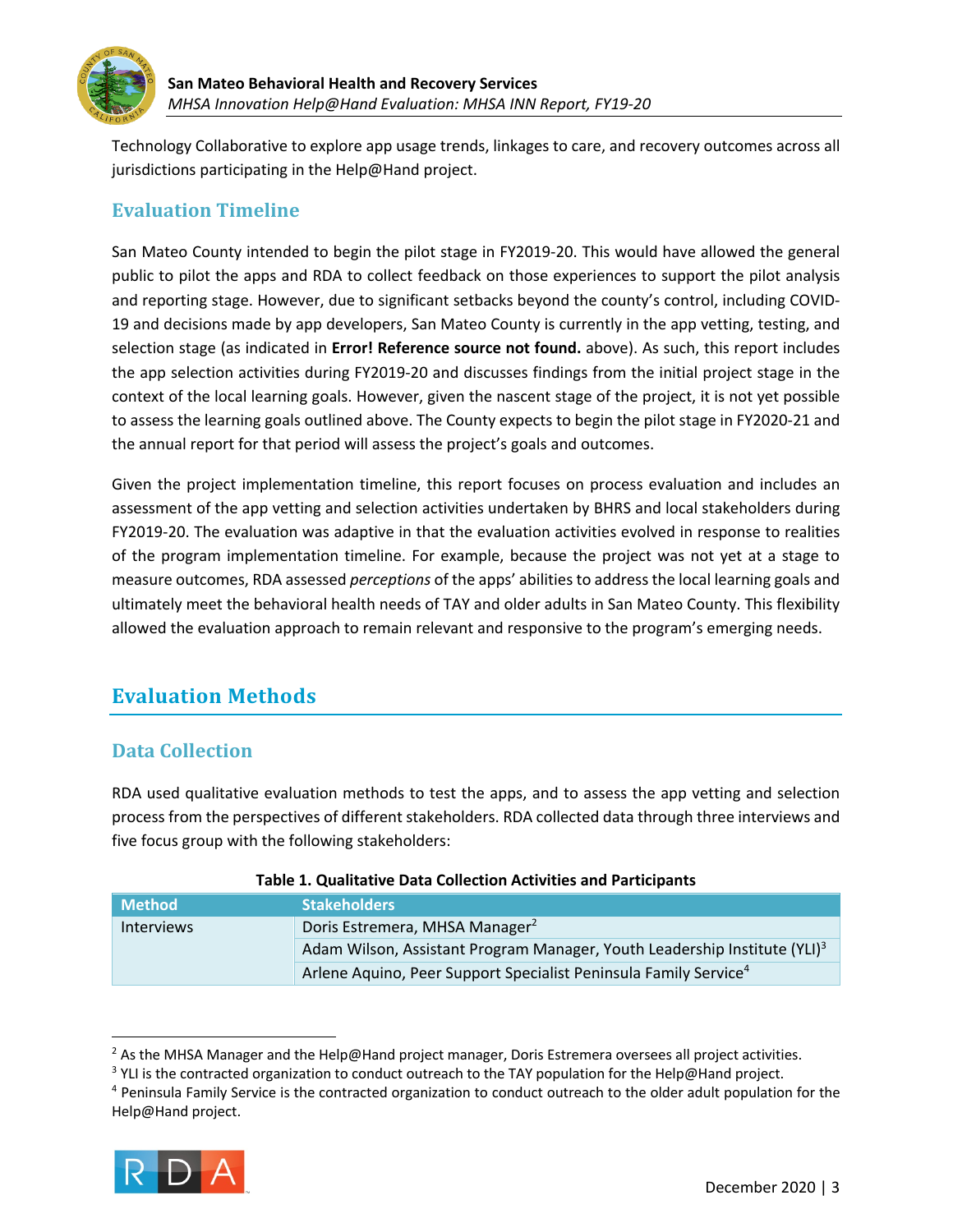

### **San Mateo Behavioral Health and Recovery Services** *MHSA Innovation Help@Hand Evaluation: MHSA INN Report, FY19-20*

| Vetting and Selection      | Tech Suite Advisory Committee <sup>5</sup> |
|----------------------------|--------------------------------------------|
| <b>Process Focus Group</b> |                                            |
| <b>App Testing Focus</b>   | TAY app testers (3)                        |
| Groups                     | Older adult app testers (1)                |

Interviews with Help@Hand staff and contractors explored key activities, lessons learned about the app selection process and stakeholder engagement, participation in the statewide collaborative, and the potential impacts of behavioral health technology on the TAY and older adult populations. The focus group with the Tech Suite Advisory Committee (Advisory Committee) offered an opportunity to discuss the role of the committee, what has worked well and areas for improvement in the app selection process, experiences working with different stakeholders, and changes in expectations of how technology can help meet the behavioral health and wellness needs of TAY and older adults in the county. RDA also attended monthly Tech Suite Advisory Committee meetings and documented the project's progress throughout the evaluation period.

As previously noted, RDA's role adapted as the needs of the project changed over time. When BHRS recognized the county would need to undergo are more in-depth app vetting and selection process, RDA worked with YLI and Peninsula Family Service to design and implement four focus groups with app testers. RDA, with the support of Peninsula Family Service, conducted one focus group with older adults and YLI conducted a series of focus groups with TAY. Tester focus groups were used to collect feedback on usage experiences with different apps and perceptions of each apps ability to meet the needs of the TAY and older adult populations.

#### **Future Data Sources**

For the pilot evaluation next year, RDA will utilize app usage data provided by app vendors and selfreported app user data collected through focus groups to measure outcomes and learning goals. RDA will also continue to conduct interviews and focus groups with key stakeholders to assess the ongoing app selection and pilot processes.

In addition, CalMHSA requires INN project evaluations to report on participant characteristics. San Mateo County defines participants of the Help@Hand project as pilot users of the apps—individuals who participate in the pilot stage by downloading and using the apps. Because this project is in the app vetting and testing stage, participant demographic data was not collected during the evaluation period. The future pilot evaluation will include demographic data on program participants.

### **Data Analysis**

To analyze the qualitative data, RDA transcribed interview and focus group participants' responses to capture their sentiments and perceptions. RDA then thematically assessed responses from all participants and identified recurring themes and key takeaways.

<sup>&</sup>lt;sup>5</sup> The Tech Suite Advisory Committee includes stakeholders from different county departments (e.g., Information Technology, Aging and Adult Services), community organizations, and behavioral health providers across the county.

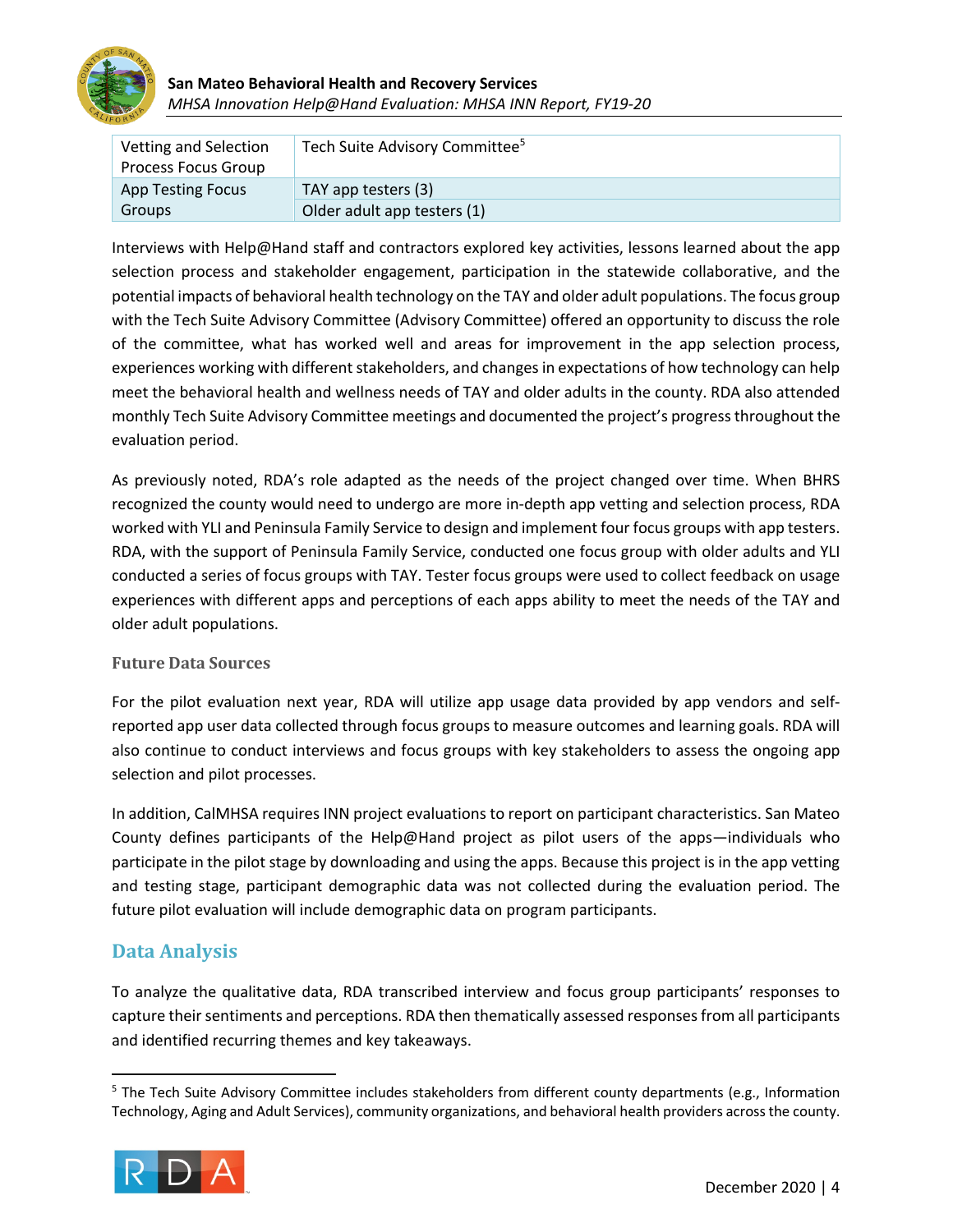

### **Evaluation and Program Findings**

Because the program is in the pre-pilot stage, RDA was not able to evaluate the program outcomes and evaluation questions. However, through interviews and focus groups with key stakeholders, RDA explored the potential impacts of behavioral health apps on the target populations' mental health and wellbeing, as well as the potential of the Help@Hand project to meet the local learning goals. The current apps under consideration for each population are as follows:

| $1.0001$ C = $1.10000$ C $1.0001$ C contract with $0.11$ |                             |  |
|----------------------------------------------------------|-----------------------------|--|
| <b>Older Adults</b>                                      | <b>Transition Age Youth</b> |  |
| • MyStrength                                             | • Headspace                 |  |
| Wysa                                                     | MyStrength                  |  |
|                                                          | Wysa                        |  |

#### **Table 2. Apps Under Consideration**

The preliminary findings for each learning goal are presented below.

# Learning Goal 1: Does the availability and implementation of technology-based **mental health apps connect transition age youth in crisis and older adults experiencing isolation to in-person services?**

It is important to note that Learning Goal 1 was originally intended to assess whether the availability and implementation of technology-based mental health apps connect transition age youth in crisis and older adults experiencing isolation to **in-person** services. Early stakeholder input prioritized the importance of in-person support and raised concerns about the idea of a technology-based solution replacing in-person connections. However, given the restriction on in-person activities due to the developing COVID-19 pandemic, in-person services are not currently a feasible resource and the goal has been updated to assess connections to providers more broadly as follows:

### **Updated Learning Goal 1: Does the availability and implementation of technology-based mental health apps connect transition age youth in crisis and older adults experiencing isolation to providers?**

Through the app vetting process, community stakeholders shared key insights to inform the project's focus on connecting youth in crisis with providers. At the start of the Help@Hand project, stakeholders identified youth in crisis as one of the target populations. However, the available market apps that are part of the Statewide project are not designed, nor do they have the appropriate clinical expertise, to support this group. Early on, stakeholders expressed concern with the idea of targeting youth in crisis via apps not designed for that purpose. As a result, BHRS consulted with their local Crisis Intervention and Suicide Prevention Center, operated by StarVista, which includes a 24-Hour Crisis Hotline, a teen-focused website and crisis chat, and a youth outreach team. BHRS also engaged youth stakeholders to determine that texting is their preferred method of contact when using online resources. The consultation and stakeholder input resulted in a Help@Hand contract with StarVista to develop a resource that allows

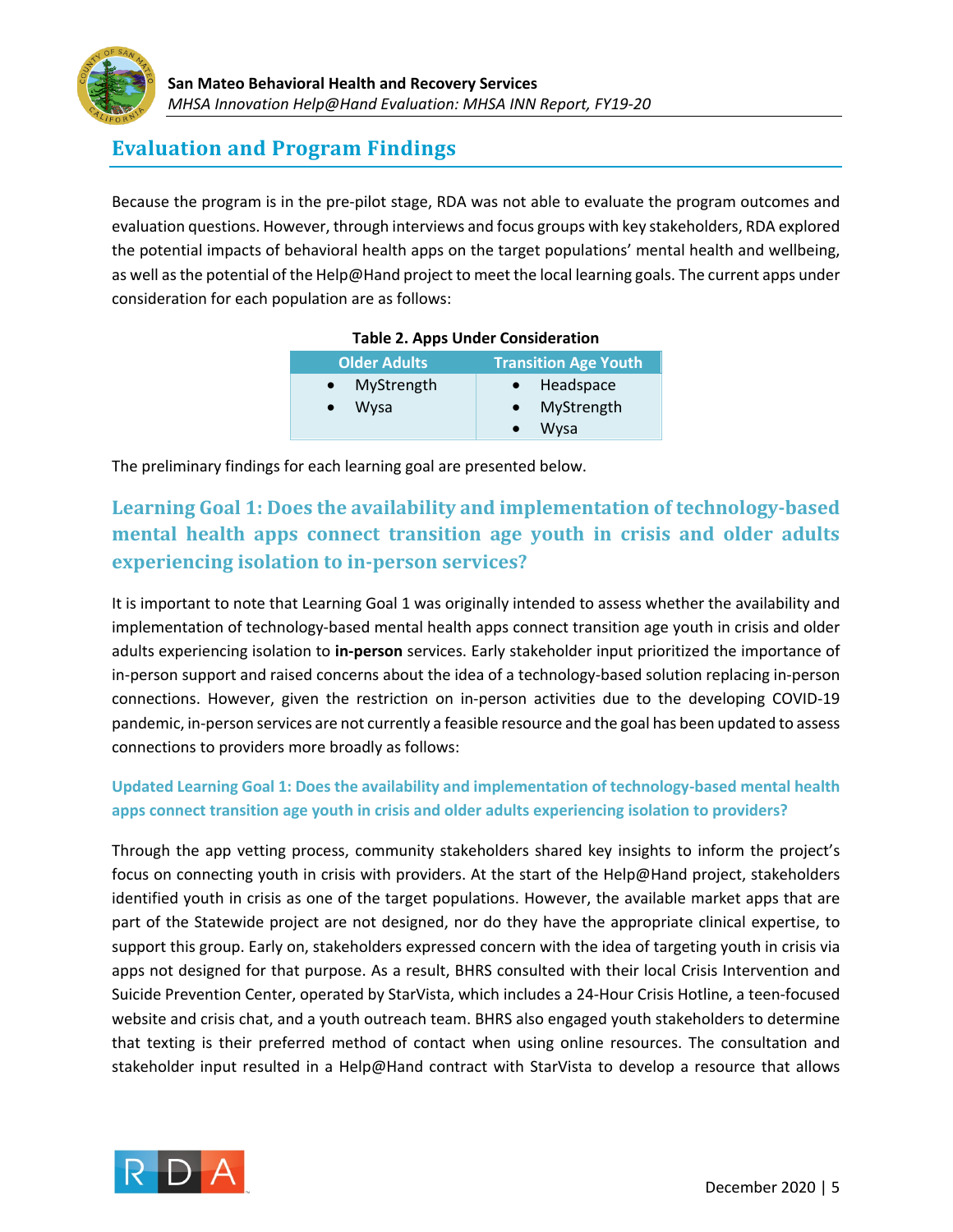

youth to reach out to the crisis center via text. The intent is to promote the texting resource via the app selected for the TAY population through the Help@Hand project.

Stakeholders from both the older adult and TAY populations acknowledged that BHRS intends to integrate the apps into itssystem of care during the third year of the project. However, they noted feeling uncertain about how the apps under consideration will eventually accomplish linkages to a provider, if needed. The apps may include a list of county resources that app users can navigate to; however, this is the only connection to other mental health supports the project team has identified at this stage. Stakeholders also highlighted that the need for individuals to connect to a provider is stronger now than it was at the start of the project because community members are more isolated due to COVID-19, particularly older adults. In this way, the circumstances of COVID-19 have not only expanded the number of people without access to behavioral health providers; they have also increased the need for providers to address the mental health effects of physical and social isolation.

#### **Consideration**

Continue to explore how the specific apps under consideration can link users to in-person services. Work with vendors to understand (1) what technology updates are possible to support these connections and (2) how local resources and providers can be integrated into the apps.

# **Learning Goal 2: Does engaging with the apps promote access to mental health services and supports?**

Participants noted that although the apps under consideration are virtual, they offer a helpful alternative to traditional, in-person mental health services. They noted that the apps provide access that is uniquely available 24 hours per day, and that virtual access, while lacking in the relational connection of in-person services, is particularly important at this time given the challenges previously discussed due to COVID-19.

Participants also emphasized that in order to engage with the apps, individuals need access to the internet and to the appropriate devices. Participants observed that BHRS has made significant strides in increasing access to technology. In particular, members of the Advisory Committee from the organizations California Clubhouse and Heart & Soul introduced BHRS to an opportunity to secure federally subsidized phones and tablets for participants. Through this process, BHRS manages the logistics and administration of the devices and is able to provide individuals with phones and tablets that come preloaded with minutes, data plans, apps, and local behavioral health resources. Stakeholders noted that offering this technology during the early stages of the project will provide access to the apps for a larger share of the population down the line.

While the apps do promote access to mental health services and supports, participants noted that access is limited to certain groups of people. County-sponsored technology will mainly reach individuals who are already system involved, either through the county itself or through community supports. BHRS identified isolated older adults as a target population, however individuals who are isolated are historically difficult

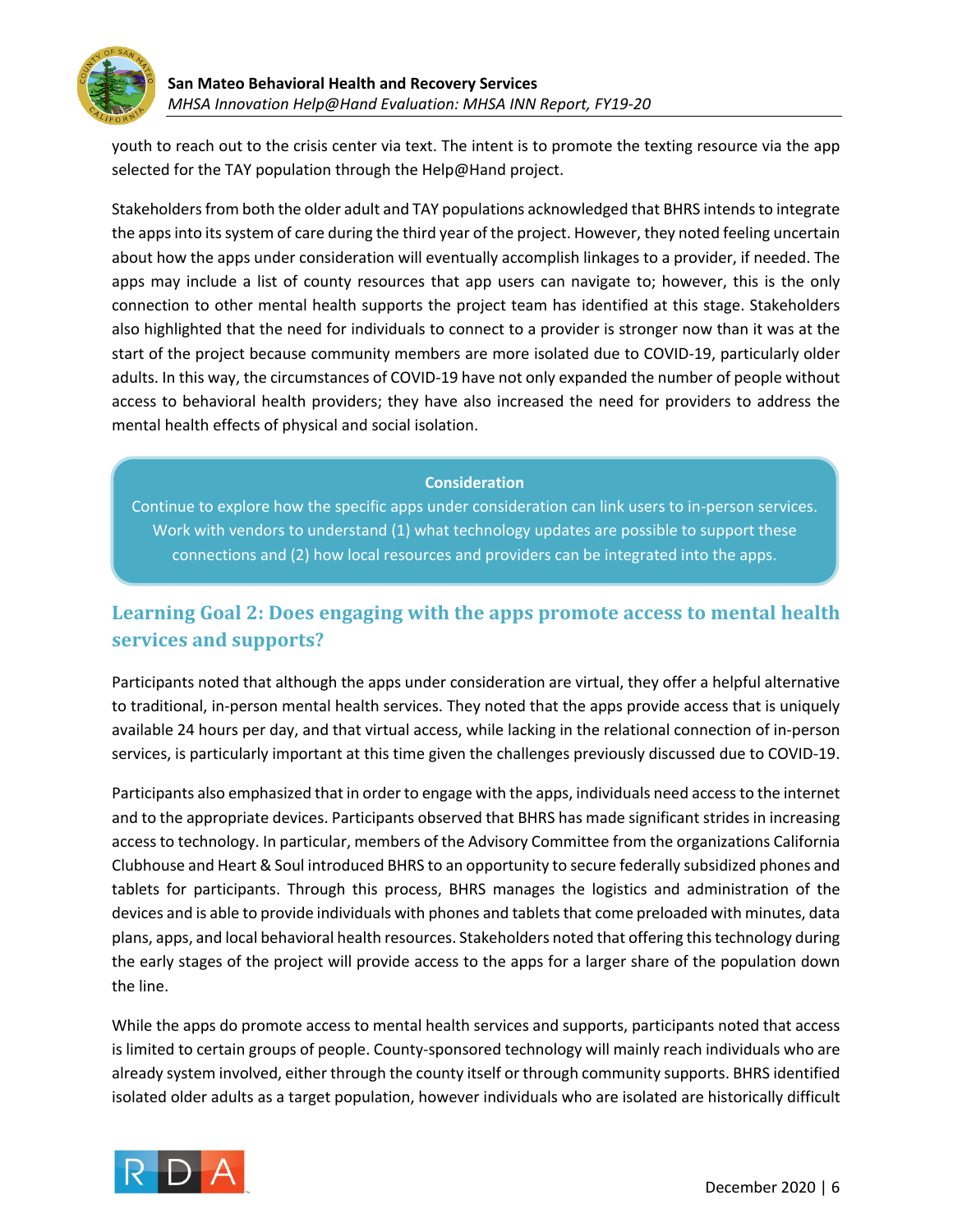

to reach, and particularly so during the COVID-19 pandemic. There are concerns that regardless of what app is selected, access for this group will remain limited.

#### **Consideration**

Explore ways to reach individuals, particularly older adults, who are not involved in BHRS. Consider partnerships with Aging and Adult services, human services agencies, food delivery services, drug stores, faith-based organizations, and other institutions that engage with the local community.

The language capabilities of the apps under consideration are also a concern among stakeholders. Stakeholders noted that BHRS did not identify a minimum viable product language requirement,<sup>6</sup> and that they are concerned about moving forward with an app that has limited, or no, features for monolingual Spanish or Chinese speakers given the strong presence of these communities in San Mateo County. BHRS had initially hoped to include monolingual Spanish and Chinese speakers as target populations; however, they realized early on in the Help@Hand project that they did not have the capacity to have priority populations in addition to older adults and TAY. However, reaching these two subgroups of the older adult and TAY populations continues to be an expressed interest of a number of stakeholders involved in San Mateo County's Help@Hand project, and participants communicated concern that access to the apps provided will be restricted to English speakers.

While there are some concerns about who will be able to access the technology, BHRS is working with app vendors to include a resource page in order to facilitate connections to mental health supports for those who do engage with the apps. This page will include a collection of local mental health resources for participants to review, should they be interested in exploring services beyond the app itself. The ability to customize a local resource page will continue to be a priority of BHRS to ensure the apps promote access to further supports.

# Learning Goal 3: Does engaging with the apps effectively promote wellness and **recovery?**

Stakeholders noted that behavioral health apps are one of many supports for individuals in their wellness and recovery. One member of the Advisory Committee commented that apps are "a tool in the toolbox, not the only solution." Stakeholders generally felt that it is helpful to have more options for individuals to address and support their mental health, and that the apps provide additional resources.

### **TAY Population**

Although stakeholders agree that the apps do support wellness, there are concerns that, especially for the TAY population, they may provide only a temporary fix, rather than a long-term solution. Stakeholders

 $6$  A minimum viable product is the most basic version of a product that will still satisfy users. In this case, the minimum viable language requirements are the languages that the apps must offer to meet the fundamental linguistic needs of the target populations.

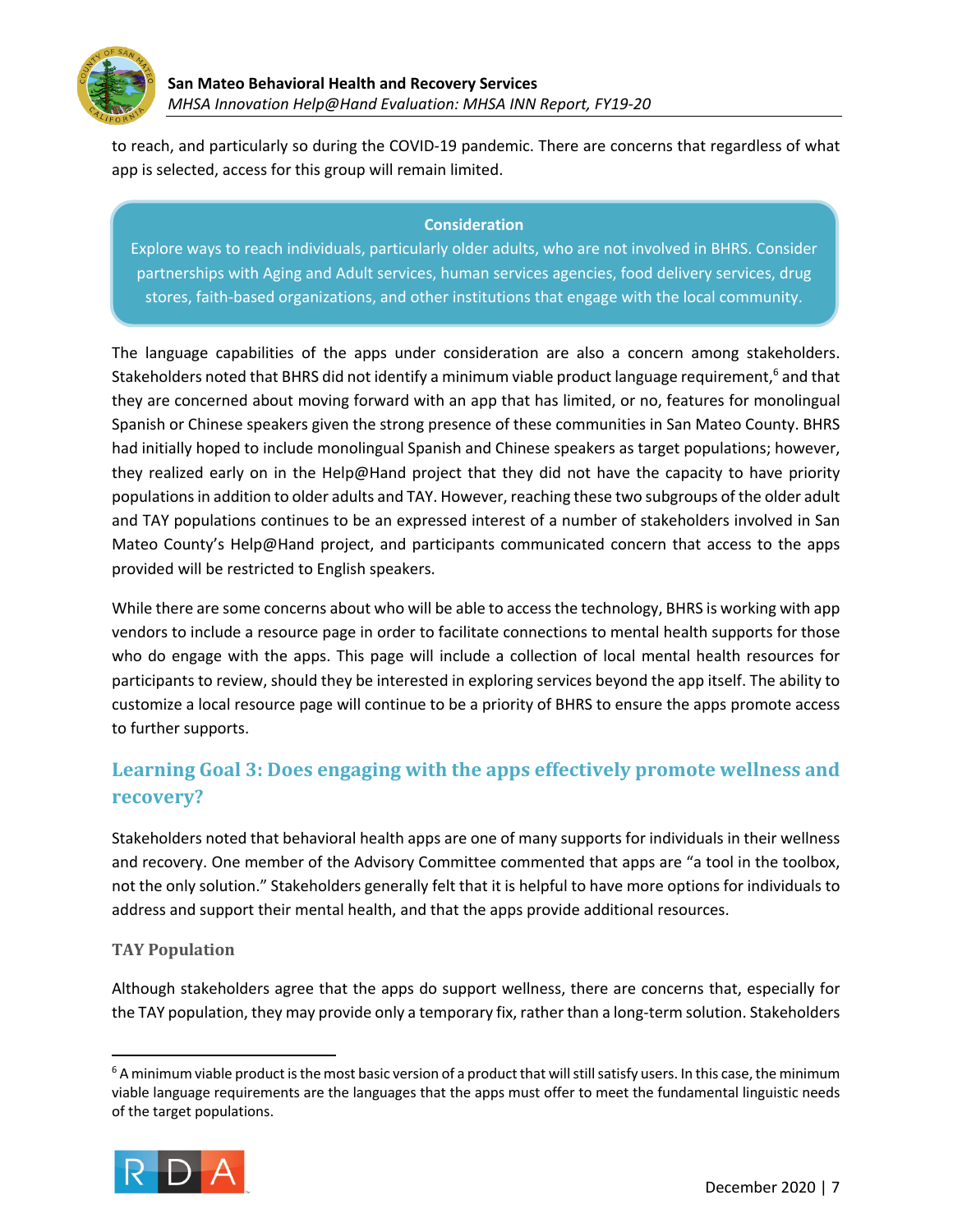

emphasized that TAY have expressed more interest in speaking with a trained provider than adding to their suite of behavioral health technology. They noted this is particularly true during the pandemic, when some youth do not have access to the counselors and therapists they saw prior to COVID-19, particularly those who sought services without the knowledge of their parents. Stakeholders noted that while the apps under consideration for this population have activities that can support mental wellness, they do not address the pressing need for TAY to connect with trained professionals.

### **Consideration**

Identify the unique needs of the TAY population and assess whether the apps under consideration will meet them. If not, explore alternative technologies or ways that BHRS can invest in their needs, namely access to trained providers.

Stakeholders affiliated with the TAY population noted that some of the youth consumers presented apps in addition to the ones being pursed through Help@Hand that they felt might better address their wellness and recovery. Some apps offered opportunities to speak to a trained provider, while others provided more racially and ethnically diverse content (e.g., descriptions, images, voices) that youth felt they could connect to more easily.

### **Older Adult Population**

Similarly, stakeholders for the older adult population expressed concerns that the apps under consideration for the older adult population may promote wellness and recovery for only a subset of the population. Some felt that the features and activities introduced in the apps were more appropriate for more active older adults on the younger end of the older adult age range. They also noted that because the app activities felt tailored to this younger demographic, they were concerned that other older adults might not be able to connect to the apps to advance their wellness and recovery in the same way.

### **Consideration**

Ensure future consumer engagement activities include representation from older adults of diverse age ranges, to understand the different wellness and recovery needs of this population.

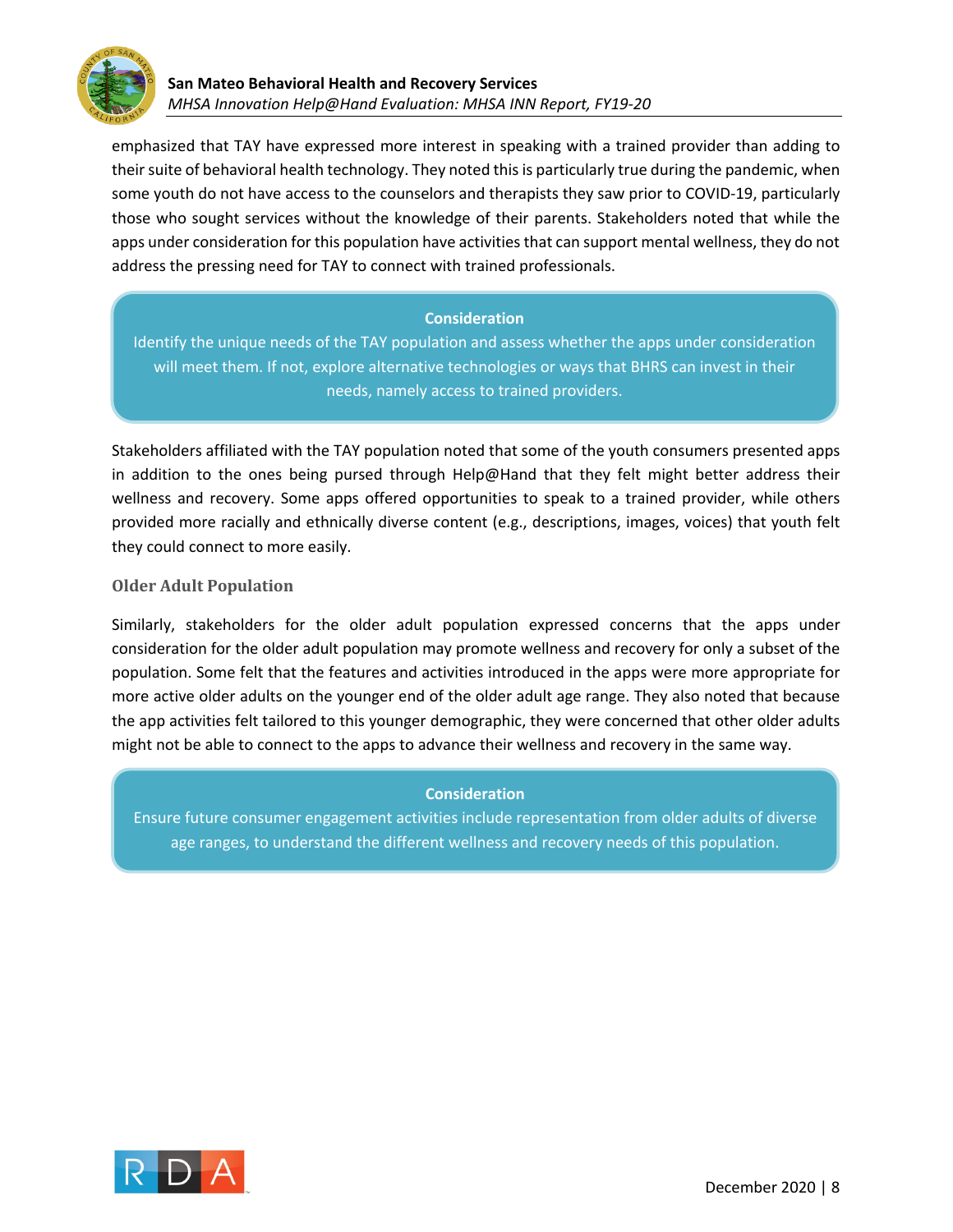

# **Key Program Implementation and Operational Learnings**

#### **Key Learnings**

The key takeaways, which are described in further detail below, are as follows:

- 1. **Adequate and appropriate staffing** and **peer support** are important for stakeholder engagement.
- 2. The app selection process is dynamic. Being **flexible** and **establishing and revisiting shared understandings** as the project evolves are essential to the project's success.
- 3. **Leveraging community resources and stakeholders** and identifying opportunities for **collaboration** will maximize engagement and impact.
- 4. Including **diverse consumer representation** in the initial app vetting and selection process will help ensure the final product **meets the needs of more individuals** in the target population(s).

Stakeholders identified a variety of program successes, challenges, and learnings about the local Help@Hand program implementation, categorized in the four findings below.

### **Finding 1: Adequate and appropriate staffing & peer support is important for stakeholder engagement.**

Participants in both the interviews and Advisory Committee focus group noted the importance of having reliable staff and clear lines of communication at both the county and state levels. In the middle of the year, San Mateo County's Community Health Planner transitioned out of the role. BHRS intended to fill this position until COVID-19 began, when they implemented a county-wide hiring freeze. This position remains unfilled, and participants noted this as a significant loss for the Help@Hand project. The Community Health Planner kept communication lines open with stakeholders and attended community activities (e.g., Appy Hours) in support of the project. Stakeholders emphasized the importance of having someone in this role, with the capacity to respond to questions and concerns in real time and be out in the field. Some participants also explained that they did not always understand why and how project

decisions were made (e.g., the minimum language requirements an app must have to be a viable option). They requested more transparency in the process, which they noted could be supported by a more robust staffing structure.

Another identified administrative loss for the project was the state-level CalMHSA Help@Hand Peer & Community Engagement Manager. The Peer & Community Engagement Manager developed the Help@Hand Peer Model, which outlines extensive opportunities for peer inclusion and

"We lost the Help@Hand coordinator…That was a big void. …We can still ask questions, it's just different. She was a peer so the relationship was closer on a personal basis…she was more of a check-in supportive person." -Help@Hand Stakeholder

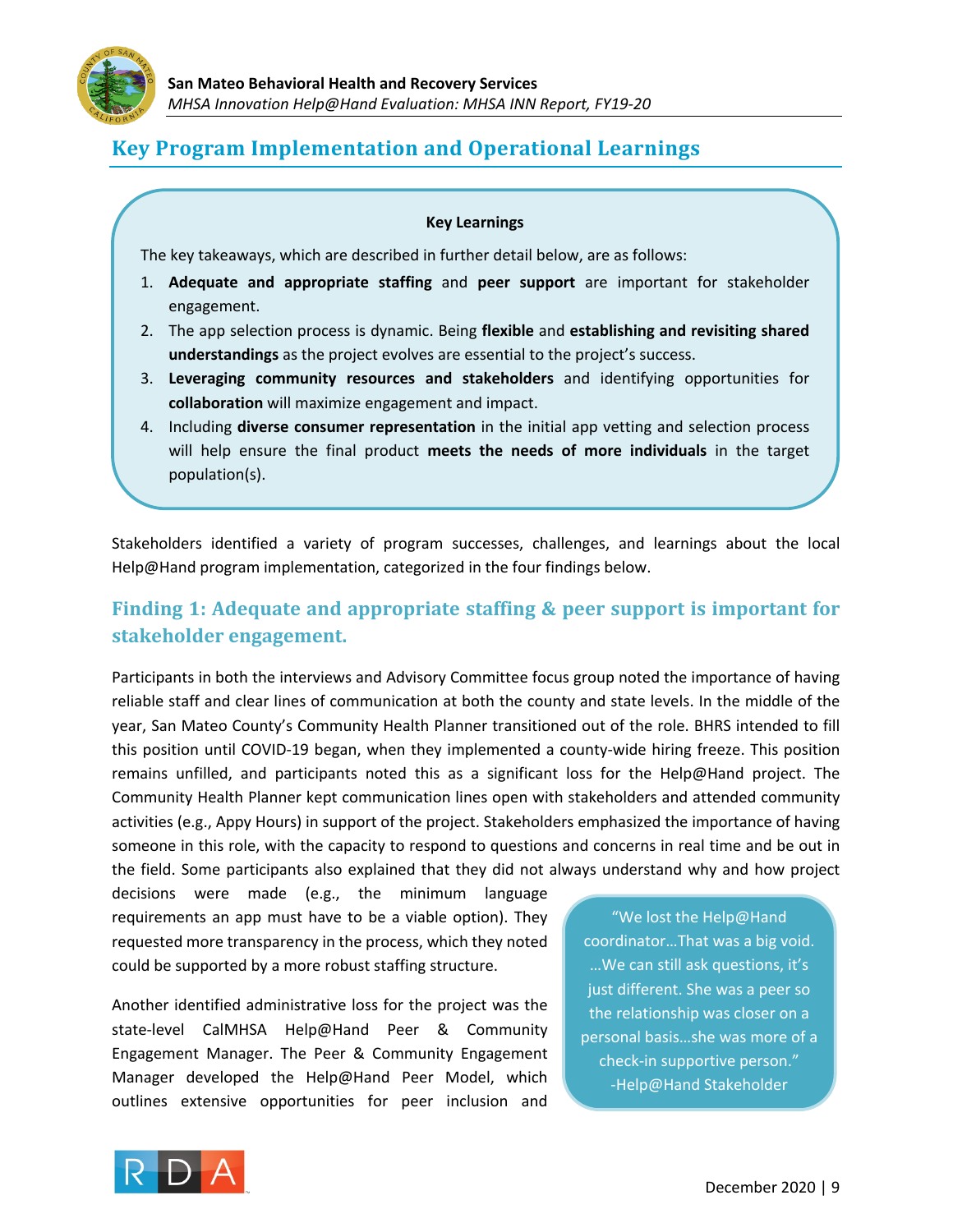

leadership throughout the project. One example is the peer collaborative, where each jurisdiction's peers meet monthly to check in with one another and engage in co-learning. Stakeholders expressed that the Peer & Community Engagement Manager provided an unprecedented level of support by proactively checking in and making themselves available outside of the scheduled peer collaborative calls. The person in this role identified as a peer, which allowed members of the peer collaborative to feel more professionally and personally connected to this individual. Participants noted that communication lines with CalMHSA remain open, but that the nature of the relationship has changed. The Help@Hand project emphasizes embedding peers (i.e., individuals with lived experience) at all levels, and it is evident that staffing that includes peers is important to the project's success.

# **Finding 2: The app selection process is dynamic. Being flexible and establishing and revisiting shared understandings as the project evolves are essential to the project's success.**

All stakeholders emphasized the importance of being flexible, both in the implementation process and in working with other stakeholders. San Mateo County experienced a handful of unexpected setbacks over the last fiscal year, largely stemming from the prevailing COVID-19 pandemic. The pandemic has impacted all aspects of this project, including data collection activities, app vendor participation, stakeholder engagement, and the mental health and wellness needs of TAY and older adults. At the start of COVID-19, San Mateo County was preparing to move into the pilot stage with Happify for older adults. However, the vendor decided to cease participation in the project due to the developing uncertainty around the pandemic. At the same time, the TAY stakeholders recognized that the needs of the population had changed, as a result of the pandemic, and that they too would need to identify a new, more appropriate app. Both groups returned to the first stage of the project, while also pivoting to entirely remote work. Despite these challenges, BHRS maintained and strengthened connections with stakeholders to support the continued development of the Help@Hand project.

"A key accomplishment is the Advisory Committee, how engaged they've been and how they've stayed engaged for so long, even with the ups and downs. They push me to think of things I wouldn't have thought of on my own." - MHSA Manager

Focus group and interview participants identified the Advisory Committee as a model of flexibility and adaptability. The MHSA Manager credited this group with propelling the project forward despite the challenges outlined above. Members of the Advisory Committee themselves noted feeling disappointed at various times throughout the fiscal year (e.g., when Happify stepped back, when project activities had to become entirely remote), but were willing to respond to the developing needs of the project to ultimately support TAY and older adults.

Stakeholders also noted that while flexibility is important, there is an abundance of information being shared by different sources (e.g., CalMHSA, BHRS, app vendors, app users) and sometimes they do not know how to respond because there is not always a shared understanding of the project's evolving local goals and requirements. For example, stakeholders noted that at the start of the project, they hoped the apps would include certain features (e.g., activities, language capacity). Over time they came to learn that

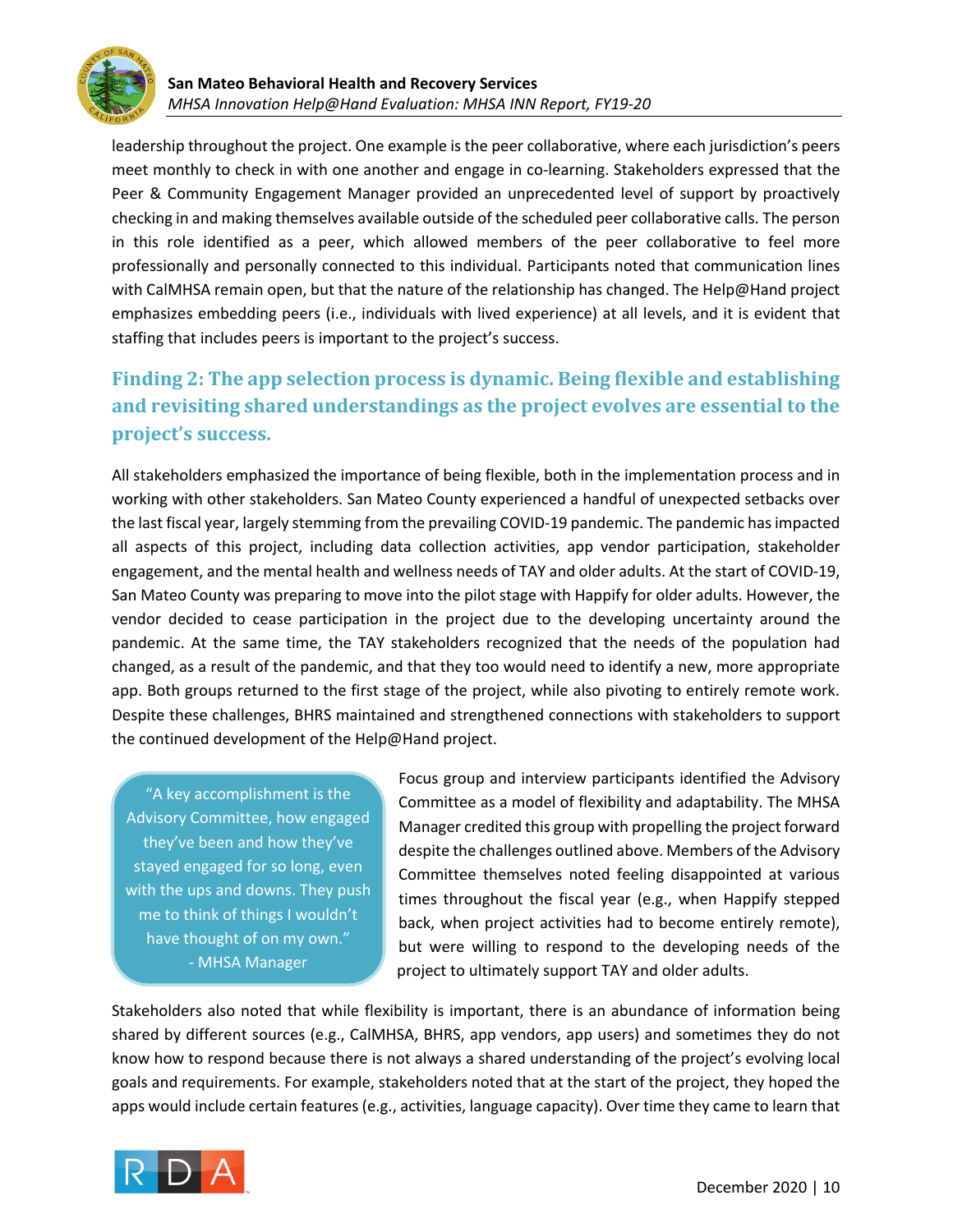

"I don't know where decision making power lies, from the county, to CalMHSA to the collaborative. It's unclear where decisions are made across the project. …There could be more transparency." - Help@Hand Stakeholder

some apps have more features than others, but stakeholders were unsure how to respond to the different capabilities. They emphasized that it is important to have a shared understanding of what to do with new information—if an app does not have a particular feature, is it still a viable option? How many and what type of concessions are acceptable? These are all important considerations that should be addressed early on and revisited as the project develops to support stakeholder collaboration and, ultimately, the implementation process.

Through the app selection process, stakeholders also learned that some vendors are more willing or able than others to adapt the app to meet the needs of the local target populations. One vendor might be in the process of developing the technology in Spanish or have the capacity to update the images throughout the app to include more older adults. Another vendor might not be able to make any changes, requiring counties to accept the app as is. Stakeholders highlighted the importance of understanding each vendor's adaptability, particularly as it pertains to the key needs and features of the local target populations.

### **Finding 3: Leveraging community resources and stakeholders and identifying opportunities for collaboration will maximize engagement and impact.**

San Mateo County's Help@Hand project has been a largely collaborative process. From the project's inception, BHRS established the Advisory Committee to include the voices of different stakeholders in project decision-making. San Mateo County also highlighted the project's emphasis on peers by incorporating individuals with lived experience in all aspects of implementation, from internal BHRS staff to almost all of the project's contracted providers. The inclusion of individuals who have personally experienced, and who work with those who have experienced, challenges with mental health and wellness has helped drive the project in a thoughtful, applicable direction.

BHRS has also engaged a variety of stakeholders to support the project, from behavioral health clinicians

to organizations that support technology and digital health literacy. As previously noted, BHRS learned of the device procurement opportunity through representatives from California Clubhouse and Heart & Soul who are on the Advisory Committee. BHRS staff feel strongly that they would not have otherwise learned of this program if not for that guidance. In turn, San Mateo County shared the device procurement opportunity with the broader statewide Help@Hand collaborative and continues to serve as a resource on this topic for that group.

"Some of the Advisory Committee members were connected to peers and clients who were connected to [that opportunity]. We wouldn't have found it without the connection of the Advisory Committee." - MHSA Manager

San Mateo County's connection to the statewide collaborative has been a helpful resource for both BHRS and the contracted providers that engage in the peer group. Although many of the jurisdictions that participate are at different stages of the program, the collaborative provides opportunities to engage in

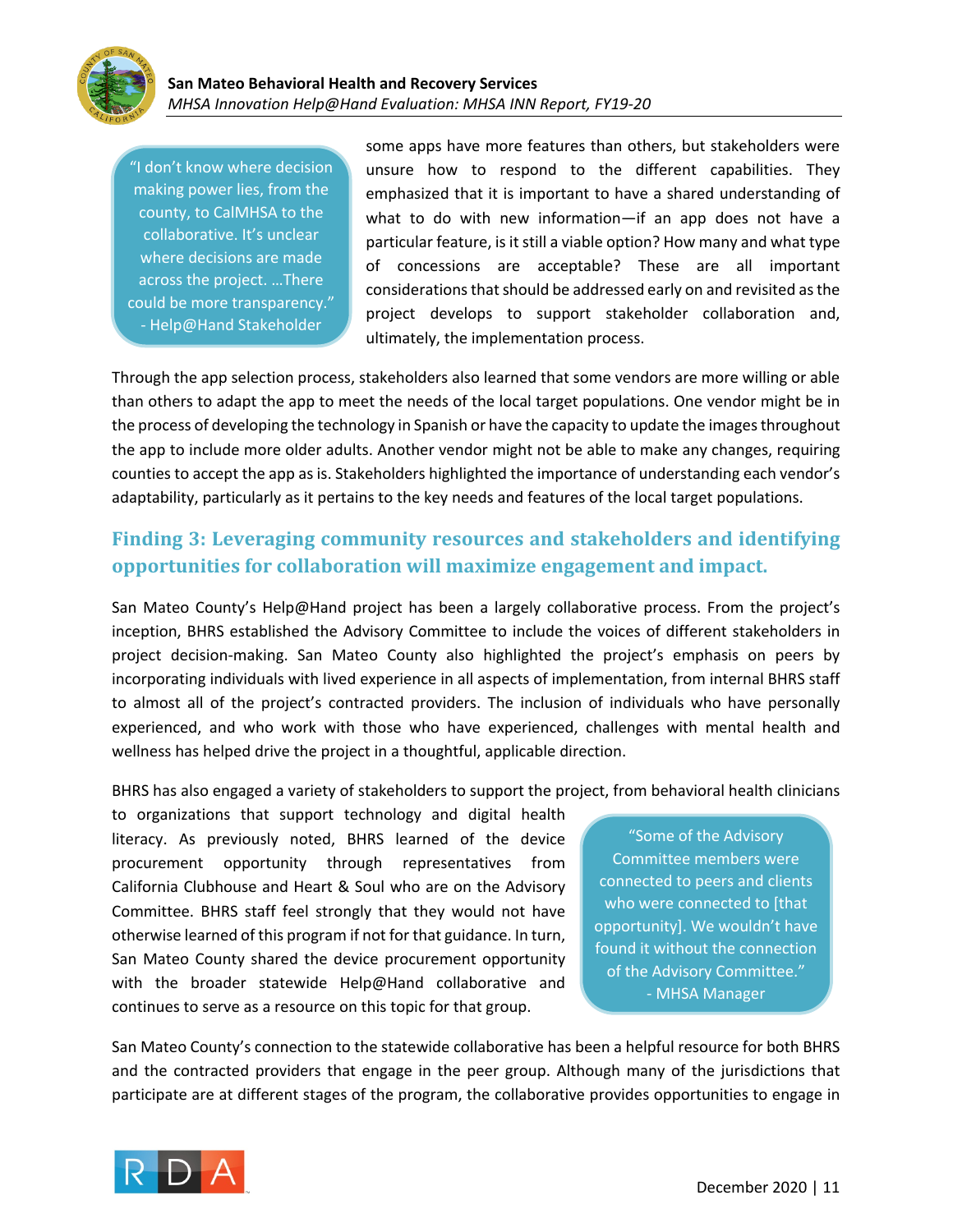

co-learning and resource sharing. In one instance, BHRS was interested in offering trainings to project partners on how to provide basic technology support to clients and app users. Los Angeles County connected San Mateo County to their training provider, Painted Brain. BHRS has now incorporated learnings from Painted Brain into their Help@Hand activities (e.g., Painted Brain coined the term Appy Hours) and contracted them to conduct a series of train-the-trainer workshops for Peer Support Workers throughout San Mateo County.

**Finding 4: Including diverse consumer representation in the initial app vetting** and selection process will help ensure the final product meets the needs of **more individuals in the target population(s).** 

"We are meeting people where they are at, [but] the older adults are…a broad group. Do we want to hit the whole age group, or do we want to target a certain segment of the older adult population? It would help us decided our message and who to target." - Help@Hand Stakeholder

Although app users, or consumers, are the main focus of the Help@Hand project, their engagement to this point has been limited. This is in part due to the early stage of the project. However, there was low participation in the opportunities that did exist for consumer engagement over the past fiscal year, particularly beginning in quarter two with the onset of COVID-19. Stakeholders emphasized that diverse consumer representation is critical to the project's success. Many participants raised concerns that app testing and selection activities had a small number of participants, which did not provide opportunities to understand how individuals of different demographics engaged with the content. The TAY group noted concerns with sufficient vetting in Spanish due a lack of

participation by monolingual Spanish speakers, while the older adult group emphasized that the focus groups lacked racial, gender, and age diversity. As mentioned, COVID-19 shelter-in-place orders created challenges for focus group recruitment and participation. However, stakeholders for both the TAY and older adult groups recognize the importance of collecting feedback from a diverse, representative sample to help ensure the final app meets the different needs of the broader population.

### **Program Changes from Initial Design**

San Mateo County's Help@Hand program experienced some significant changes in FY2019-20. As noted above, due to forces outside of BHRS's control, San Mateo County had to transition back to stage one, app vetting and selection, for both the TAY and older adult groups. In addition, BHRS recognized the need to rapidly deploy a tool to support consumers' mental health and wellness during the global pandemic. Through the Help@Hand program, BHRS developed a contract with Headspace to offer 10,000 licenses to anyone who lives, works, or goes to school in San Mateo County. Finally, in terms of the evaluation of the project, all data collection activities were designed and intended to be done in person. However, COVID-19 shelter-in-place orders required RDA and the Help@Hand outreach team to transition to a remote environment. Participant recruitment was done over e-mail, and focus groups and interviews were conducted virtually via Zoom.